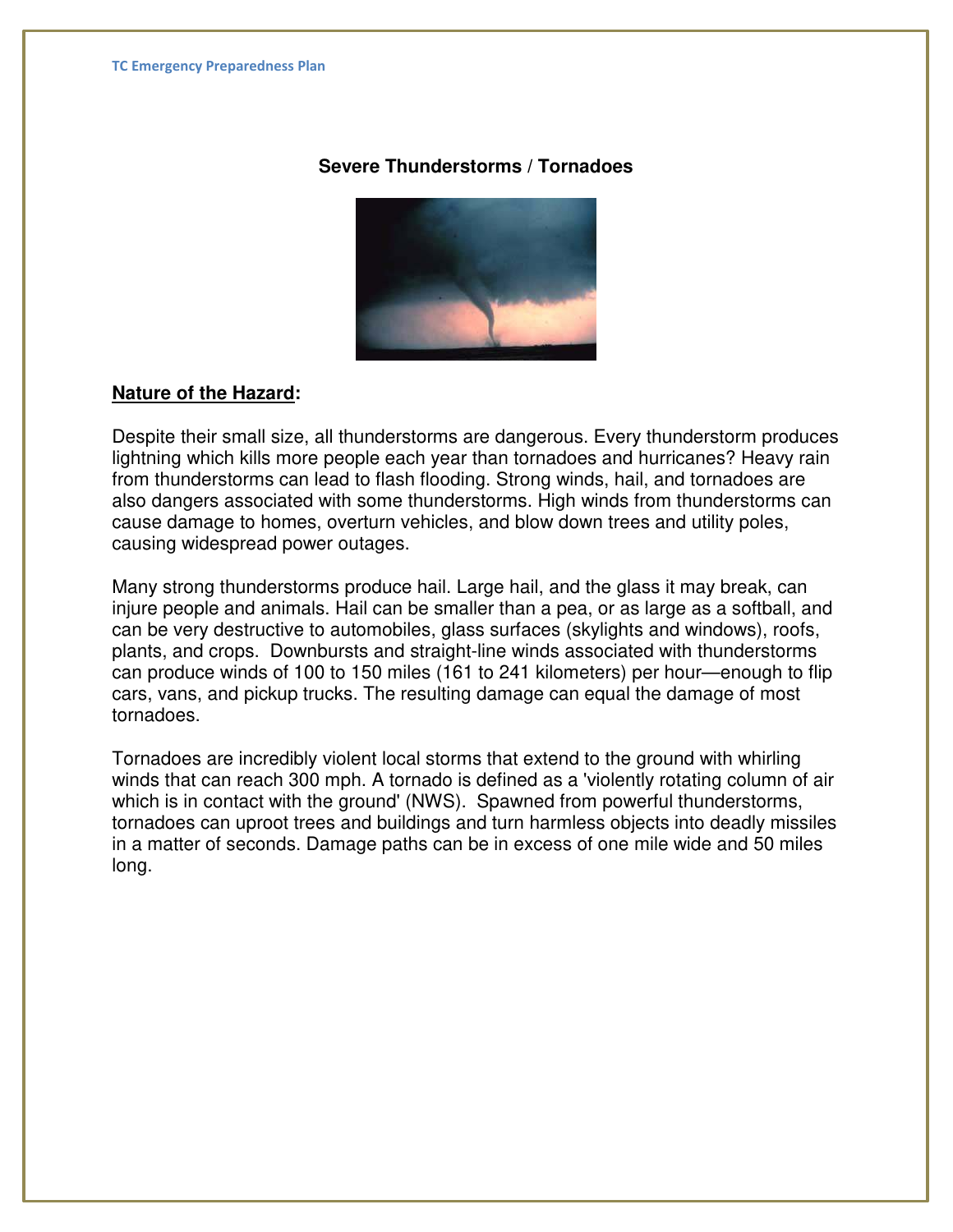#### **Risk Area:**

Thunderstorms and Tornadoes can occur in any state but occur more frequently in the Midwest, Southeast and Southwest. The US has the most tornadoes annually, normally between 800-1000 a year; many of these occur in 'Tornado Alley'.



## **Watches and Warnings:**

## **Severe Thunderstorm Watch**

This is issued by the National Weather Service when conditions are favorable for the development of severe thunderstorms in and close to the watch area. A severe thunderstorm by definition is a thunderstorm that produces 3/4 inch hail or larger in diameter and/or winds equal or exceed 58 miles an hour. The size of the watch can vary depending on the weather situation. They are usually issued for a duration of 4 to 8 hours. They are normally issued well in advance of the actual occurrence of severe weather. During the watch, people should review severe thunderstorm safety rules and be prepared to move a place of safety if threatening weather approaches.

#### **Severe Thunderstorm Warning**

This is issued when either a severe thunderstorm is indicated by the WSR-88D radar or a spotter reports a thunderstorm producing hail 3/4 inch or larger in diameter and/or winds equal or exceed 58 miles an hour; therefore, people in the affected area should seek safe shelter immediately. Severe thunderstorms can produce tornadoes with little or no advance warning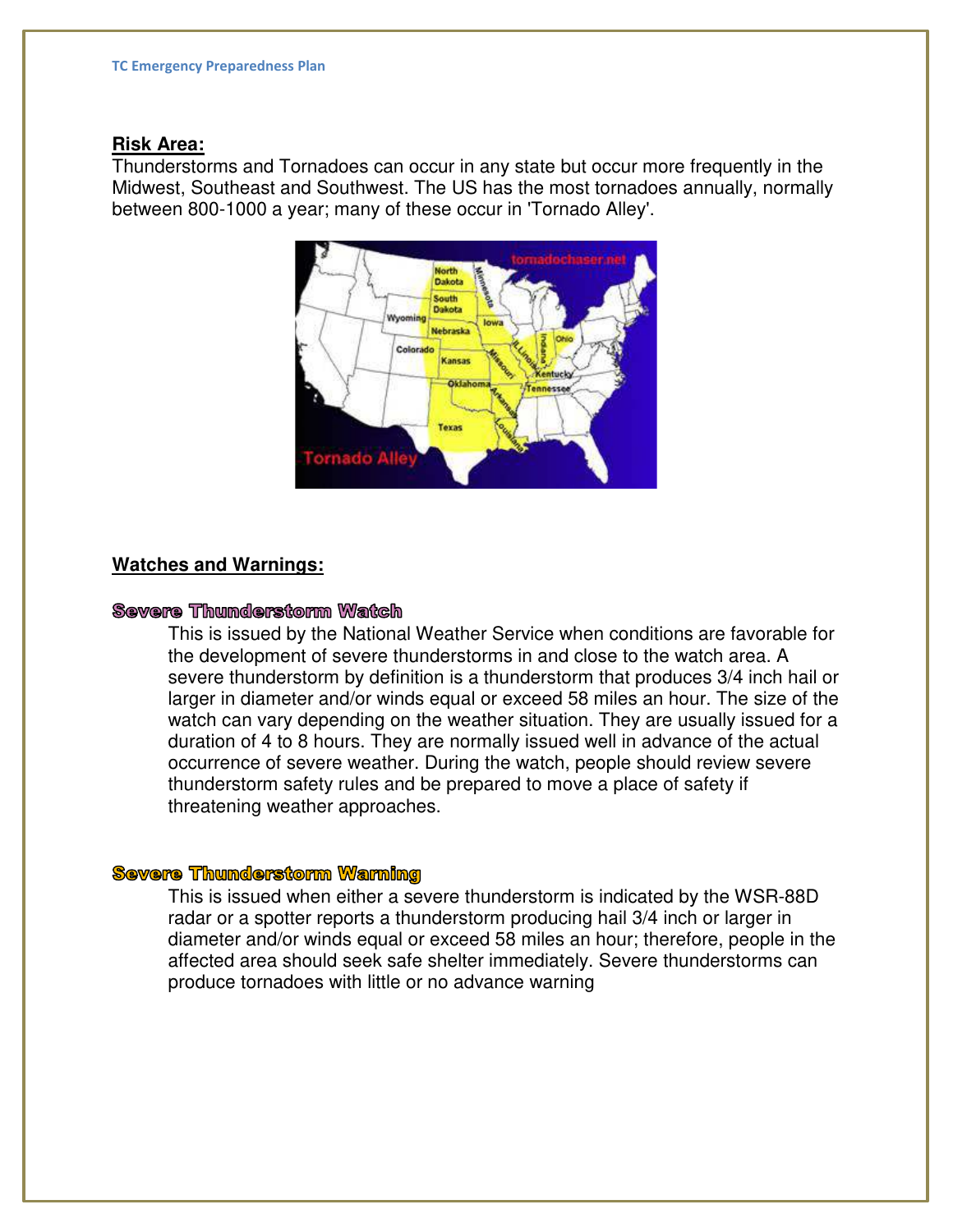Tornado Watch -- Tornadoes are likely. Be ready to take shelter. Stay tuned to **radio and television stations for additional information**.A Tornado Watch is issued by the National Weather Service when conditions are favorable for the development of tornadoes in and close to the watch area. Their size can vary depending on the weather situation. They are usually issued for a duration of 4 to 8 hours. They normally are issued well in advance of the actual occurrence of severe weather. During the watch, people should review tornado safety rules and be prepared to move a place of safety if threatening weather approaches.

**Tornado Warning** -- A tornado has been sighted in the area or is indicated by **radar. Take shelter immediately**. A Tornado Warning is issued when a tornado is indicated by the WSR-88D radar or sighted by spotters; therefore, people in the affected area should seek safe shelter immediately. They can be issued without a Tornado Watch being already in effect. They are usually issued for a duration of around 30 minutes.

# **Emergency Public Information:**

The Texarkana College Department of Public Safety will be designated as the Storm Ready 24 Hour Warning Point for Texarkana College and will monitor the NOAA Weather Radio in order to stay updated on inclement or dangerous weather situations.

Once it has been determined that a potential threat of inclement or dangerous weather is possible, The Texarkana College Executive Director of Public Safety or his designee will activate the Emergency Operations Center (EOC) located at 1201 Carroll Street Texarkana, TX. There the situation will be monitored using NOAA Weather Radio, the National Weather Service website, local and cable television, the TC Weather Station, Texarkana Emergency Management emails, and patrol officers' observation.

The EOC will notify and keep updated the students, staff and faculty of the situation and any appropriate actions that should be taken.

# **Direction and Control:**

In the event a "Tornado Warning" is issued, an immediate place of optimum safety should be sought. Existing plans should be implemented as quickly as possible and building contacts should begin moving everyone to the designated safe areas within their respective buildings.

If inside, seek refuge in a doorway, interior hallway, or under a desk or table on the lowest floor of the building while staying away from windows and exterior doors.

If outside, attempt to reach a protective area, such as a sturdy building with a